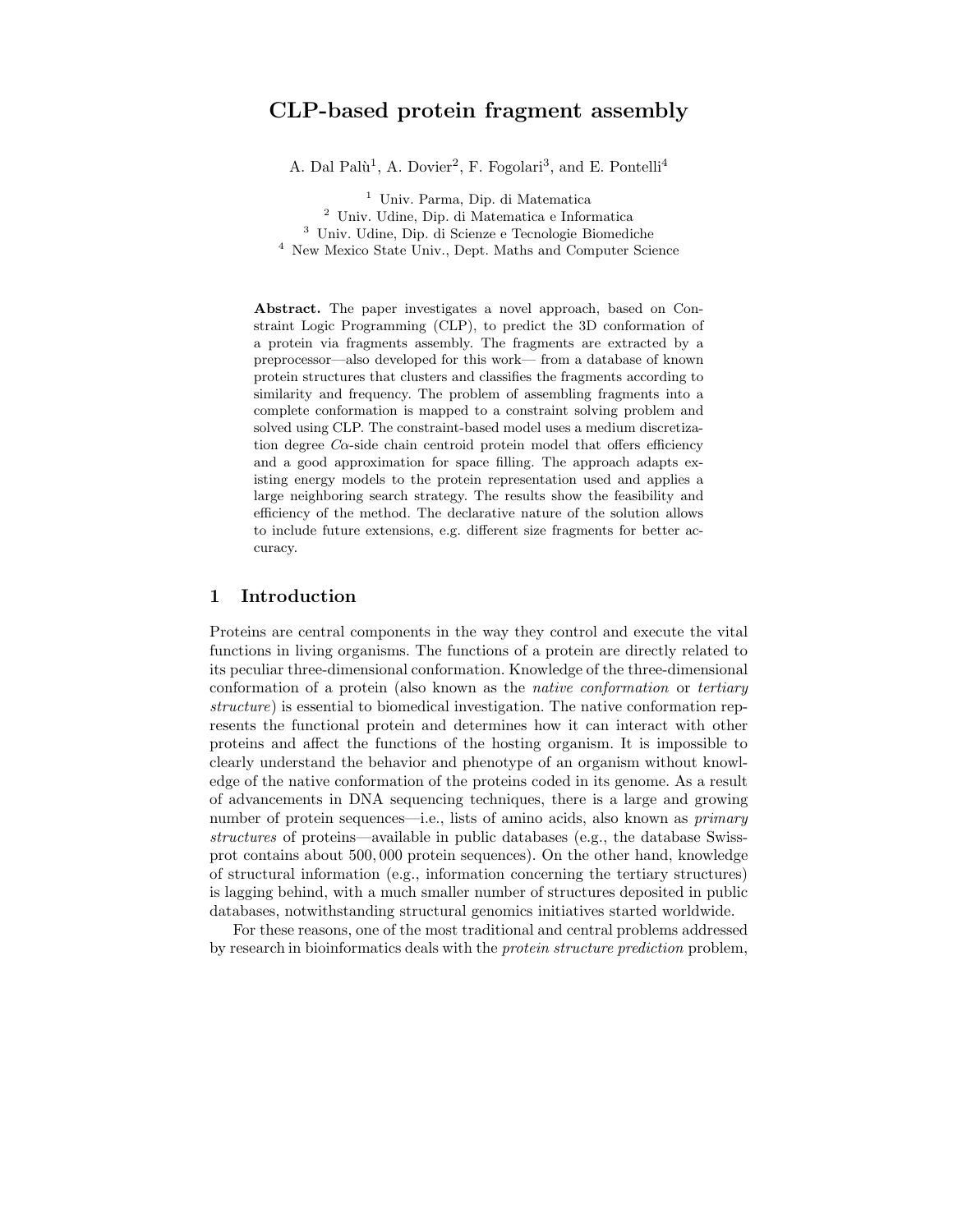i.e., the problem of using computational methods to determine the native conformation of a protein starting from its primary sequence. Several approaches have been explored to address this problem. In broad terms, it is possible to distinguish between two main classes of approaches. The more traditional term protein structure prediction has been commonly used to describe methods that rely on comparisons between known and unknown proteins to predict the end-result of the spontaneous protein folding process (also known as homology modeling). The more expensive task of predicting a protein structure starting from the knowledge of the chemical structure and laws of physics (known as  $de-novo/ab\text{-}initio$ ) prediction) has been studied with different levels of accuracy and complexity. Instead, protein folding simulations tries to understand the folding path leading to the native conformation, typically using investigations of the potential energy landscape or using molecular dynamics simulations. In both classes of methods, knowledge of "patterns" can be used to restrict the search space—and this is particularly true for the case of secondary structure components of a protein, i.e., local helices or strands. Secondary structure components are important, considering that their formation is believed to represent the earliest phase of the folding process, and their identification can be relatively simpler (e.g., through low-resolution observations of images from electron microscopy).

#### 1.1 Related work

As mentioned above, it is possible to predict protein structures based on their sequences, using either homology modeling or fold recognition techniques. Nevertheless, it is in general difficult to predict a protein structure based only on its sequence and in absence of structural templates. Explicit solvent molecular dynamics simulations of protein folding are still beyond current computational capabilities. Already in 1968, Levinthal postulated that the systematic exploration of the space of possible conformations is infeasible [12]. This complexity has been confirmed by theoretical results, showing that even extremely simplified formalizations of the problem lead to computationally intractable problems [5]. Recently, ab-initio methods for generating protein structures given their sequences have been proposed and successfully used [3]. Key elements of these methods are the use of evolutionary information from multiple alignments, the adoption of simplified representations of proteins, and the introduction of fragments assembly techniques. These methods rely on assembling the structure using simplified representations of protein fragments with favorable conformations (obtained from structural databases) for the profile of the given sequence. Three to nineteen-residue fragments (i.e., 3–9 for small proteins and 5–19 for large ones) contain correlations among neighboring residue conformations, and most of the computation time is spent in finding the global arrangement of fragments that already display good local conformations [14, 16].

Several simplified models have been introduced to address the problem. Simplified models abstract several properties of both proteins and space, leading to a version of the problem that can be solved more efficiently. The solutions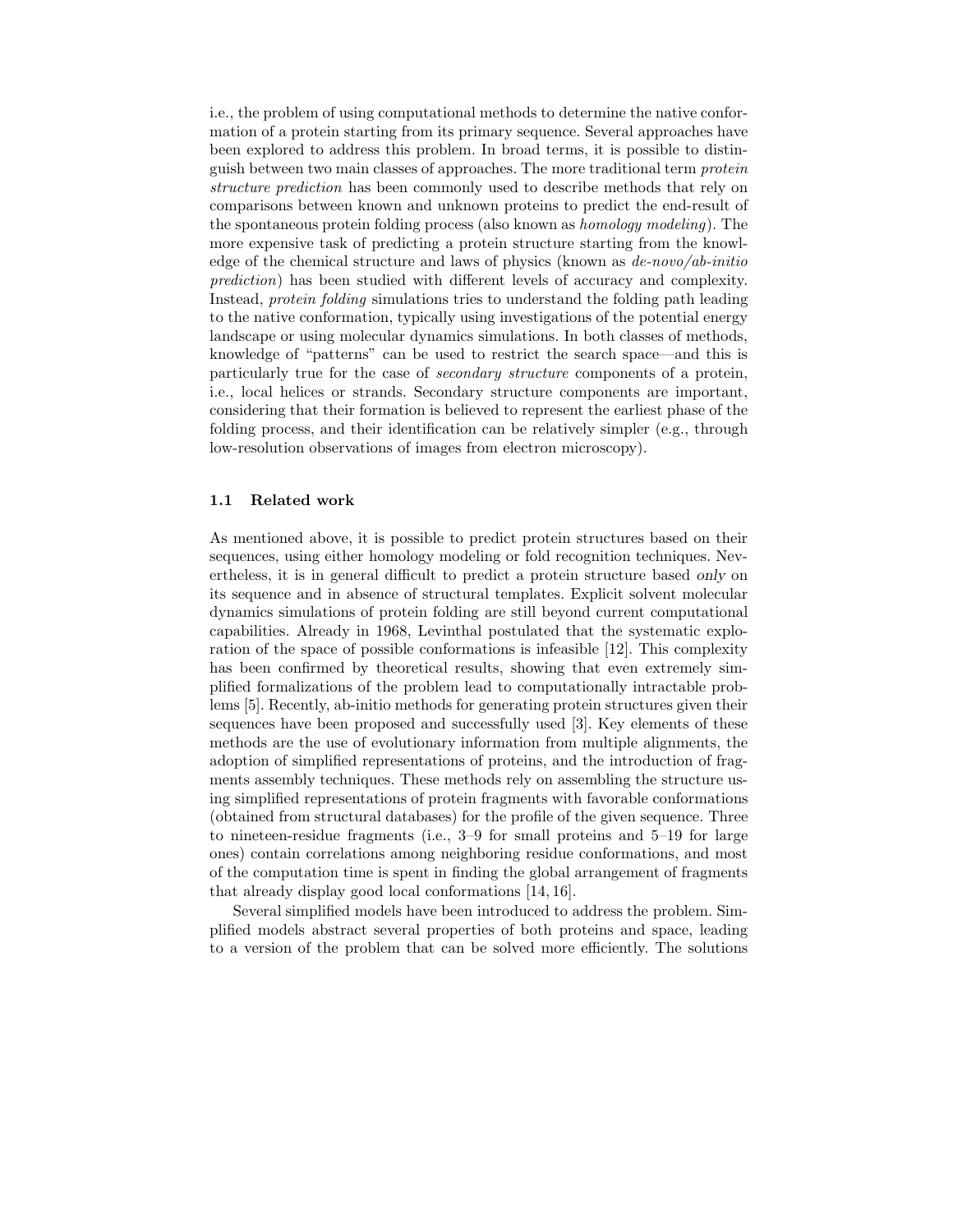of the simplified problem constitute candidate configurations that can be refined with more computationally intensive methods, e.g., molecular dynamics simulations. Possible simplifications include the introduction of fixed sizes of monomers and bond lengths, the representation of monomers as simple points, and viewing the three-dimensional space as a discretized collection of points. In these simplified models, it is possible to view the protein folding problem as an optimization problem, aimed at determining conformations that minimize an energy function. The energy function must be defined according to the simplified model adopted [4, 11]. Simplified energy models have been devised specifically to solve large instances of the structure prediction problem using constraint solving approaches [1, 9].

In our own previous efforts, we have applied declarative programming approaches, based on constraint solving, to address the problem. We built our efforts on a discrete crystal lattice organization of the allowable points in the three-dimensional space. This representation exploits the property that the distance between the  $C\alpha$  atoms<sup>5</sup> of two consecutive amino acids is relatively constant  $(3.8\text{\AA})$ . The problem is viewed as placing amino acids in the allowable points, in such a way that constraints encoding the mutual distances of amino acids in the primary sequence are satisfied [6, 7]. The original framework has also been expanded to support several types of global constraints, i.e., constraints describing complex relationships among groups of amino acids. One of these constraints is the rigid structure constraint—this constraint enables the representation of known substructures (e.g., secondary structure components), reducing the problem to the determination of an appropriate placement and rotation of such substructures in the lattice space. The ability to use rigid structure constraints has been shown to lead to dramatic reductions in the search space  $[8, 2]$ . However, exploiting knowledge of real rigid substructures in a discrete lattice is infeasible, due to the errors introduced by the approximations imposed by the discretized representation of the search space. On the other hand, the use of a less constrained space model leads to search spaces that are intractable. These two considerations lead to the new approach presented in this work.

#### 1.2 The contribution of this work

Some of the most successful approaches to protein folding build on the principles of using substructures. The intuition is that, while the complete folding of a protein may be unknown, it is likely that all possible substructures, if properly chosen, can be found among proteins whose conformations are known. The folding can be constructed by exploiting relationships among substructures. A notable example of this approach is represented by Rosetta [14]—an ab initio protein structure prediction method that uses simulated annealing search to compose a conformation, by assembling substructures extracted from a fragment library; the library is obtained from observed structures stored in the Protein Data Bank (PDB, www.pdb.org).

<sup>5</sup> A carbon atom that is a convenient representative of the whole amino acid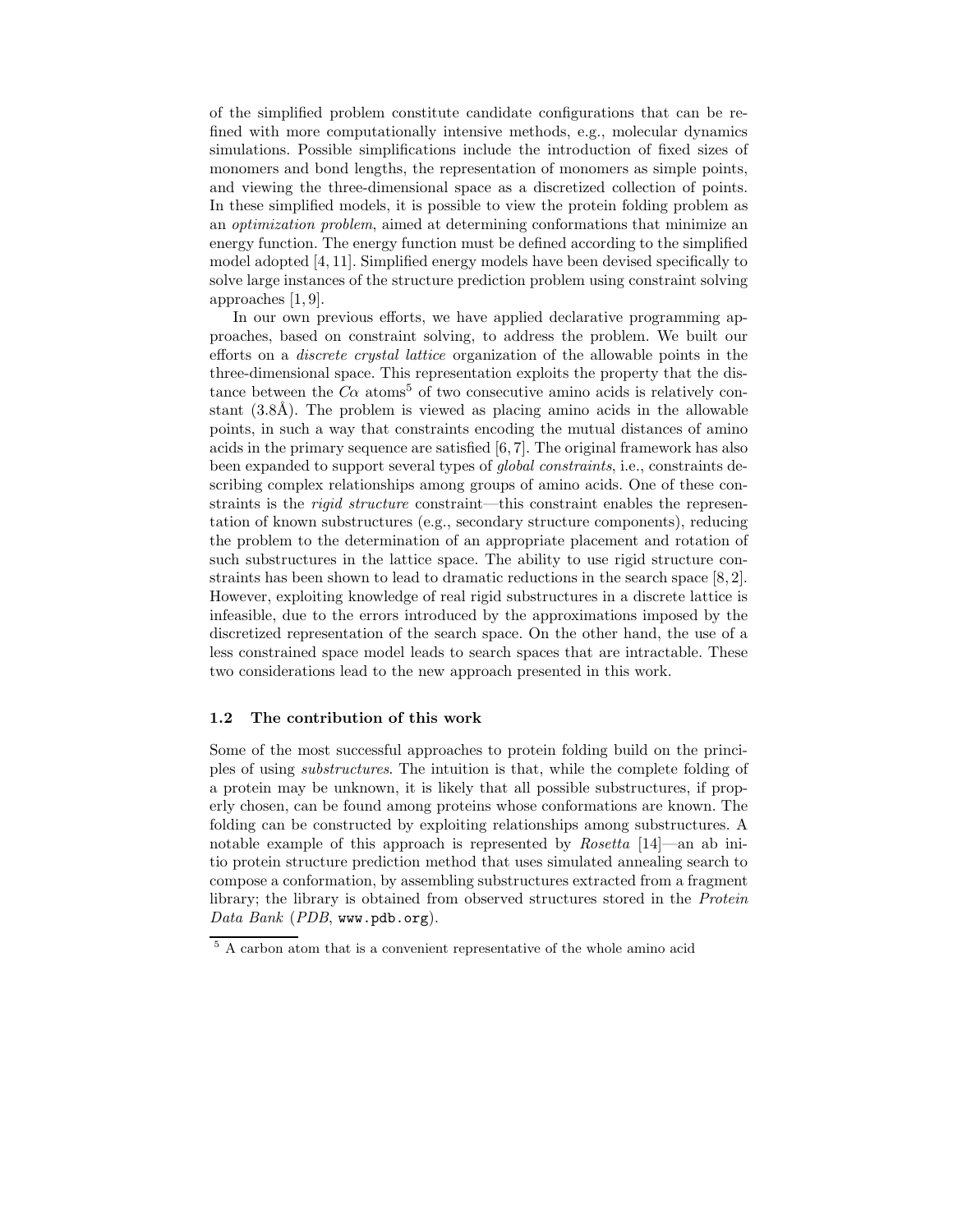In this work, we follow a similar idea, by developing a database of amino acid chains of length 4; these are clustered according to similarity, and their frequencies are drawn from the investigation of a relevant section of the Protein Data Bank. The database contains the data needed to solve the protein folding problem via fragments assembly. Declarative programming techniques are used to generate clean and compact code, and to enable rapid prototyping. Moreover, the problem of assembling substructures is efficiently tackled using the constraint solving techniques provided by  $CLP(\mathcal{FD})$  systems.

This paper has the goal of showing that our approach is feasible. The main advantage, w.r.t. a highly engineered and imperative tool, is the modularity of the constraint system, which offers a convenient framework to test and integrate statistical data from various predictors and databases. Moreover, the constrained search technique itself represents a novel method, compared to popular predictors, and we show its effectiveness in combination with the development of new energy functions and heuristics. The proposed solution includes a general implementation of large neighboring search in  $CLP(\mathcal{FD})$ , that turned out to be highly effective for the problem at hand. Another contribution is the development of a new energy function based on two components: a contact potential for backbone and side chain centroids interaction, and an energy component for backbone conformational preferences. Backbone and side chain steric hindrances are imposed as constraints.

### 2 Protein Abstraction

#### 2.1 Preliminary notions

We focus on proteins described as sequences of amino acids selected from a set A of 20 elements (those coded by the human genome). In turn, each amino acid is composed of a set of atoms that constitute the amino acid's backbone (see Fig. 1) and a set of atoms that differentiate pairs of amino acids, known as side chain. One of the most important structural properties is that two consecutive  $C\alpha$  atoms have an average distance of 3.8Å. Side chains may contain from 1 to 18 atoms, depending on the amino acid. For computational purposes, instead of considering all atoms composing the protein, we consider a simplified model in which we are interested in the position of the  $C\alpha$  atoms (representing the backbone of the protein) and of particular points, known as the centroids of the side chains (Fig. 3). A natural choice for the centroid is the center of mass of the side chain.

It is important to mention that, once the positions of all the  $C\alpha$  atoms and of all the centroids are known, the structure of the protein is already sufficiently determined, i.e., the position of the remaining atoms can be identified almost deterministically with a reasonable accuracy.

Focusing on the backbone and on the  $C\alpha$  atoms, three consecutive amino acids define one bend angle (see Fig. 2—left). Consider now four consecutive amino acids  $a_1, a_2, a_3, a_4$ . The angle of the vector connecting  $a_3$  to  $a_4$  w.r.t. the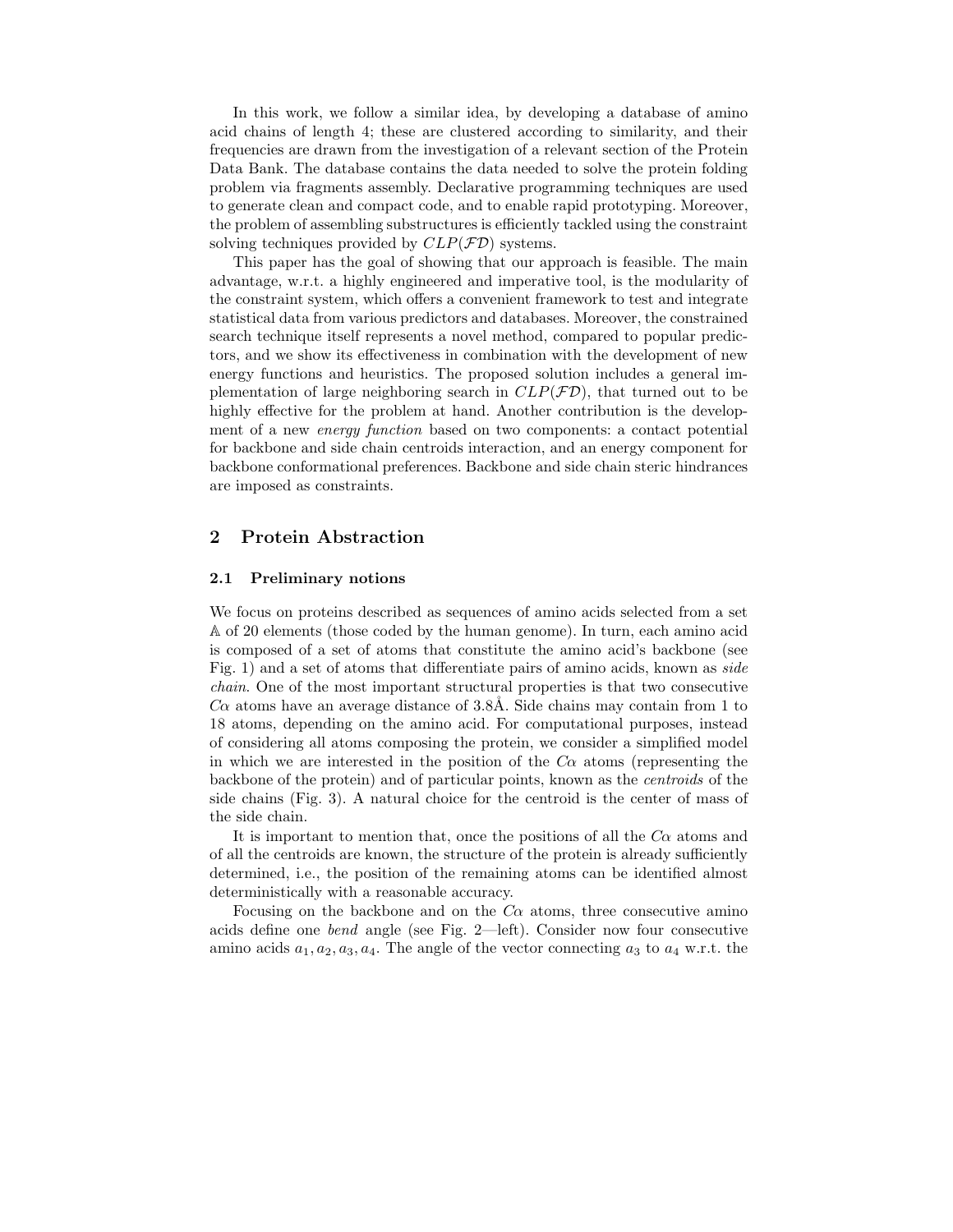

Fig. 1. Two consecutive amino acids and the clustering of amino acids into 9 classes

plane formed by  $a_1, a_2, a_3$  is called *torsional angle* (see Fig. 2—right). If these angles are known for all the consecutive 4-tuples forming a protein, they uniquely describe the 3D positions of all the  $C\alpha$  atoms of the protein.



Fig. 2. Bend and torsional angles

Given a spatial conformation of a 4-tuple of consecutive  $C\alpha$  atoms, a small degree of freedom for the position of the side chain is allowed—leading to conformers commonly referred to as rotamers. To reduce the search space, we do not consider such variations. Once the positions of the  $C\alpha$  atoms are known, we deterministically add the positions of the centroids. In particular, the centroid of the *i*-th residue is constructed by using the positions of  $C\alpha_{i-1}$ ,  $C\alpha_i$  and  $C\alpha_{i+1}$ as reference and by considering the average of the center of mass of the same amino acid type centroids, sampled from a non-redundant subset of the PDB. The parameters that uniquely determine its position are: the average  $C_{\alpha}$ -side chain center of mass distance, the average bend angle formed by the side chain center of mass- $C\alpha_i-C\alpha_{i+1}$ , and the torsional angle formed by the  $C\alpha_{i-1}-C\alpha_i$ - $C\alpha_{i+1}$ -side chain center of mass. Even with this simplification, the introduction of the centroids in the model allows us to better cope with the layout in the 3D space and to use a richer energy model (Fig. 3). This has been experimentally shown to produce more accurate results, without adding extra complexity w.r.t. a model that considers only the positions of the  $C\alpha$  atoms and without the use of centroids.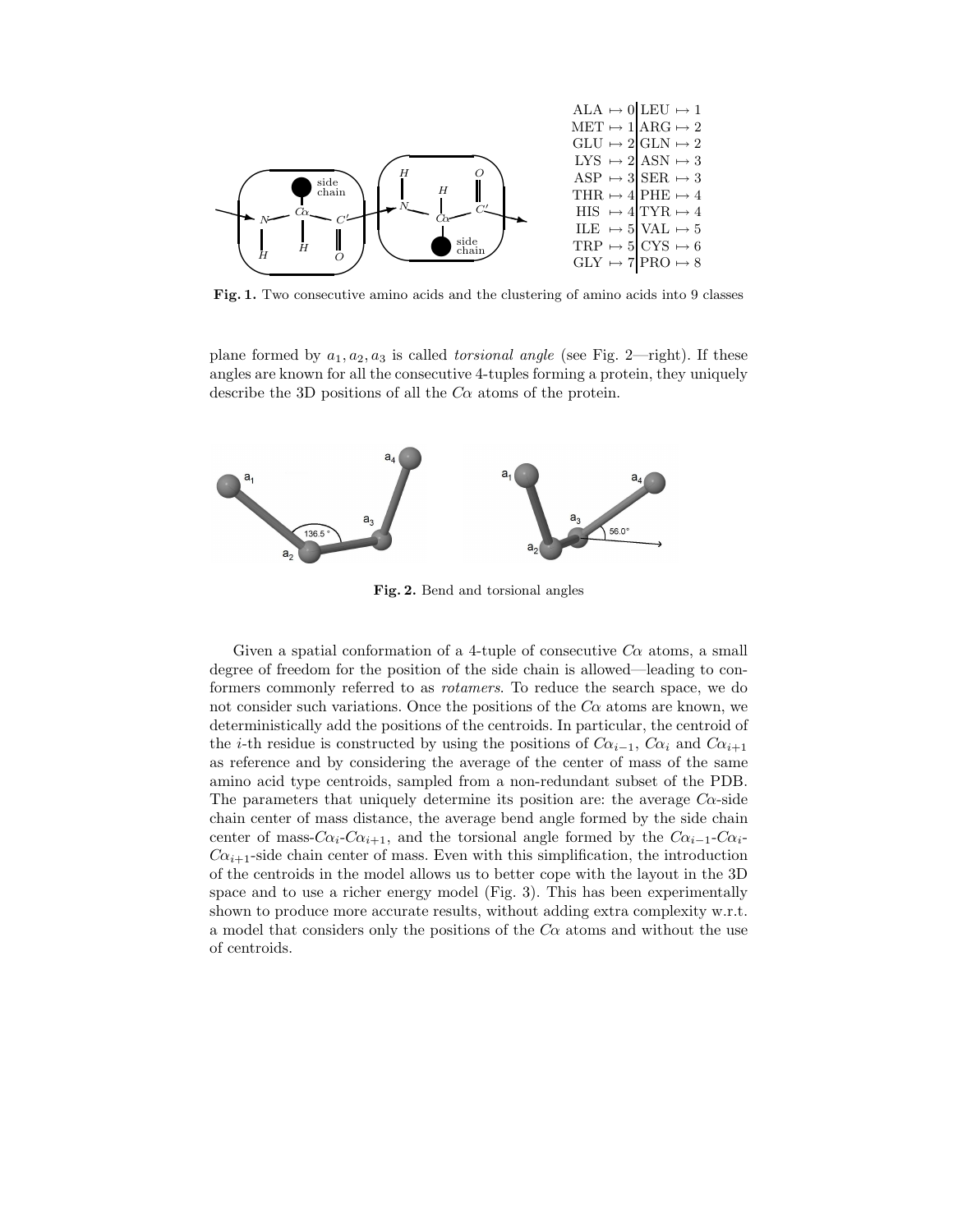

Fig. 3. A fragment of 10 ALA amino acids in all-atom and  $C_{\alpha}$ -centroid representation

### 2.2 Clustering

Although more than 60,000 protein structures are present in the PDB, the complete set of known proteins contains too much redundancy (i.e., very similar proteins deposited in several variants) to be useful for statistical purposes.

To reduce the impact of redundancy, in our approach, we focused on a subset of the PDB with limited redundancies—in particular, we used the so-called top-500 set  $[13]$ .<sup>6</sup> This set contains 500 proteins, with 107, 138 occurrences of amino acids. The number of different 4-tuples occurring in the set is precisely 62, 831. Since the number of possible 4-tuples of amino acids is  $|\mathbb{A}^4| = 20^4 = 160,000$ , this means that most 4-tuples do not appear in the selected set; even those that appear, occur too rarely to provide significant statistical information. For this reason, we decided to cluster amino acids into 9 classes, according to the similarity of the torsional angles of the pseudo bond between two consecutive Ca atoms [11]. Let  $\gamma : \mathbb{A} \longrightarrow \{0, \ldots, 8\}$  be the function assigning a class to each amino acid, as defined in Fig. 1; for  $i \in \{0, \ldots, 8\}$ , let us denote with  $\gamma^{-1}(i) = \{a \in \mathbb{A} : \gamma(a) = i\}.$  In this way, the majority of the  $9^4 = 6,561$ 4-tuples have a representative in the set (precisely, there are templates for 5, 830 of them).

A second level of approximation is introduced in deciding when two occurrences of the same 4-tuple have the "same" form. The two tuples are placed in the same class when their Root Mean Square Deviation (RMSD) is less than or equal to a given threshold ( $\text{rmsd\_thr}$ ); this threshold is currently set to 1.0Å. We developed a C program, called **tuple generator**, that creates a set of facts of the form:

> tuple( $[g_1, g_2, g_3, g_4]$ ,  $[X_1^{\alpha}, Y_1^{\alpha}, Z_1^{\alpha}, X_2^{\alpha}, Y_2^{\alpha}, Z_2^{\alpha}, X_3^{\alpha}, Y_3^{\alpha}, Z_3^{\alpha}, X_4^{\alpha}, Y_4^{\alpha}, Z_4^{\alpha}],$  $g_2$ -centroid-list,  $g_3$ -centroid-list, FREQ, ID, PID)

where  $[g_1, g_2, g_3, g_4] \in \{0, \ldots, 8\}^4$  identifies the class of each amino acid,  $X_1^{\alpha}, \ldots, Z_4^{\alpha}$ are the coordinates of the 4  $C\alpha$  atoms of the 4-tuple,<sup>7</sup> FREQ  $\in \{0, \ldots, 1000\}$  is a frequency factor of the template w.r.t. all occurrences of the 4-tuple  $q_1, \ldots, q_4$  in

 $6$  Note that our program tuple generator, developed to extract the desired information, can work on any given set of known proteins.

<sup>&</sup>lt;sup>7</sup> Without loss of generality, we set  $(X_1^{\alpha}, Y_1^{\alpha}, Z_1^{\alpha}) = (0, 0, 0)$ .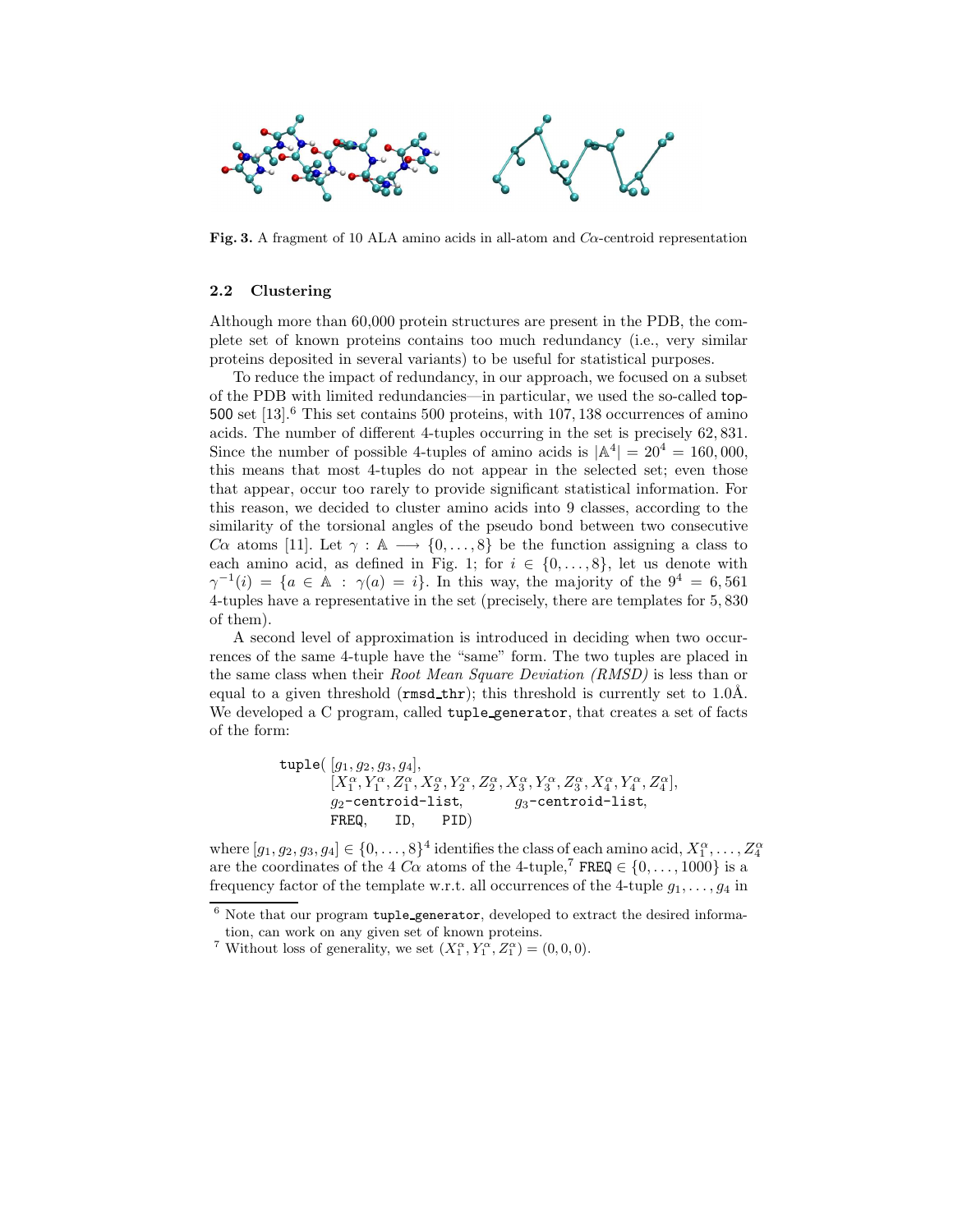the set top-500, ID is a unique identifier for this fact, and PID is the first protein found containing this template; this last piece of information will be printed in the file we produce as output of the computation, in order to allow one to recover the source of a fragment used for the prediction.

As discussed in Sect. 2.1, we model the position of the centroid of the side chain of every amino acid.  $g_i \in \{0, \ldots, 8\}$  is a representative of the class of amino acids  $\gamma^{-1}(g_i)$  (e.g.,  $\gamma^{-1}(2) = \{ \text{ARG}, \text{GLU}, \text{GLN}, \text{LYS} \}$ —see Fig. 1). For each amino acid  $a \in \gamma^{-1}(g_i)$ , we compute the position of the centroid corresponding to the positions  $X_1^{\alpha}, \ldots, Z_4^{\alpha}$  of the  $C\alpha$  atoms, and add it to the  $g_i$ -centroid-list. Let us observe that we do not add the position of the first and last centroid in the 4-tuples. As a result, at the end of the computation, only the centroid of the first and the last amino acids of the entire protein will be not set; these can be assigned using a straightforward post-processing step.

It is unlikely that a 4-tuple  $a_1, \ldots, a_4$  that does not appear in the considered training set will occur in a real protein. Nevertheless, in order to handle these cases, if  $[\gamma(a_1), \ldots, \gamma(a_4)]$  has no statistics associated to it, we map it to the special 4-tuple  $[-1, -1, -1, -1]$ . By default, we assign to this unknown tuple a set of templates (currently 6, but the number can be easily increased) chosen among the most common ones in the set of all known templates. Other special 4 tuples are  $[-2, -2, -2, -2]$  and  $[-3, -3, -3, -3]$ ; these are assigned to  $\alpha$ -helices and  $\beta$ -sheets every time a secondary structure constraint is enforced locally on a region of the conformation.

We also introduce an additional collection of facts, based on the predicate next, which are used to relate pairs of tuple facts. The relation  $next(ID_1, ID_2, Mat)$ holds if the last three amino acids of the sequence in the tuple fact identified by  $ID_1$  are identical to the first three amino acids of the sequence in the tuple fact ID<sub>2</sub>, and the corresponding  $C\alpha$  sequences are almost identical—in the sense that the RMSD between them is at most rmsd\_thr. Mat is the rotation matrix to align the 1–3  $C\alpha$  atoms of the 4-tuple of ID<sub>2</sub> with the 2–4  $C\alpha$  atoms of the 4-tuple of  $ID_1$ .

#### 2.3 Statistical energy

The energy function used in this work builds on two components:  $(1)$  a contact potential for side chain and backbone contacts and (2) an energy component for each backbone conformation based on backbone conformational preferences observed in the database. The first component uses the table of contact energies described in [4]. This set of energies has been shown to be accurate, and it is the result of filtering the dataset to allow accurate statistical analysis, and a consequent fine tuning of the contact definition. Since not all side chain atoms are represented, it is not possible to directly use the definition of [4]; therefore, we retain the table of contact energies of [4], but we adapt the contact definition to the side chain centroid. In particular, we use the value  $3.2\text{\AA}$  as the shortest distance between two centroids, and we set the contact distance between two centroids to be less than or equal to the sum of their radii. Larger distances provide a contribution that decays quadratically with the distance.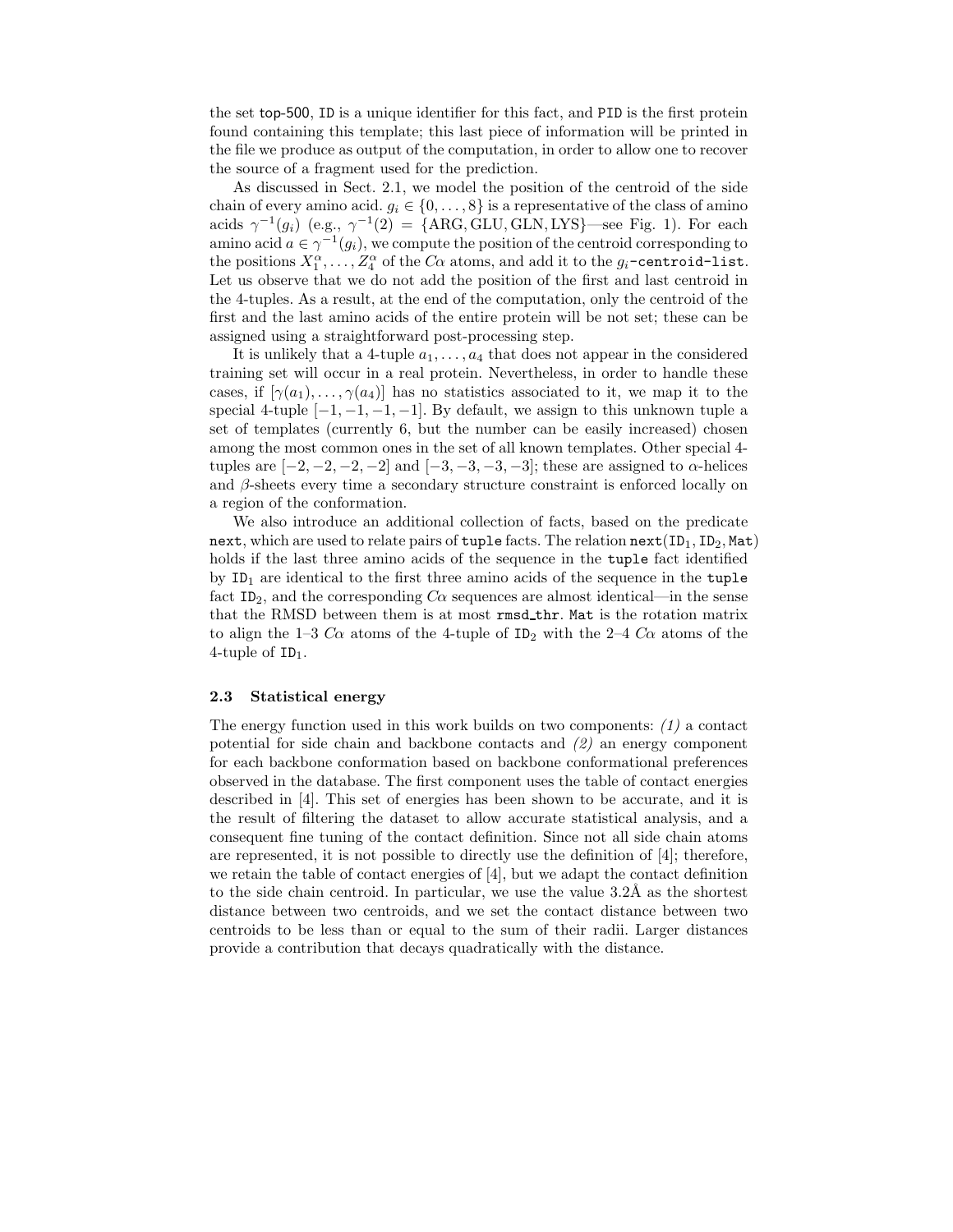The radius of each centroid is computed as the centroid's average distance from the  $C\alpha$  atom. No contact potential is assigned to the side chain's  $C\alpha$ , as the side chain definition already includes the  $C\alpha$  carbon. The energy assigned to the contact between backbone atoms represented by  $C_{\alpha}$  (not included in the side chain definition) is the same energy assigned to ASN-ASN contacts, which involve mainly similar chemical groups contacts. The torsional angle defined by four consecutive  $C_{\alpha}$  atoms is assigned an energy value defined by the potential of the mean force derived by the distribution of the corresponding torsional angle in the PDB. The procedure has been thoroughly described in [11].

### 3 Modeling

In this section, we describe the modeling of the problem of fragments assembly using constraints over finite domains—specifically, the type of constraints provided in  $CLP(\mathcal{FD})$ . The input is a list Primary of n amino acids. We will denote with  $a_i$  the  $i^{th}$  element of the primary sequence. We also allow PDB identifiers as inputs; in this case, the primary structure of the protein is retrieved from the PDB. Two lists of variables are generated. The first list (Code) contains  $n-3$  variables. The *i*-th variable  $C_i$  of Code corresponds to the 4-tuple  $(\gamma(a_i), \ldots, \gamma(a_{i+1}), \gamma(a_{i+2}), \gamma(a_{i+3}))$ . The possible values for  $C_i$  are the IDs of the facts of the form

 $\texttt{tuple}([\gamma(a_i), \gamma(a_{i+1}), \gamma(a_{i+2}), \gamma(a_{i+3})], \_, \_, \texttt{Freq}, \texttt{ID}, \_).$ 

This set is ordered using the frequency information Freq in decreasing order, and stored in a variable  $ListDom<sub>i</sub>$ .

The next information is used to impose constraints between  $C_i$  and  $C_{i+1}$ . Using the combinatorial constraint table, we allow only pairs of consecutive values supported by the next predicate. Recall that, for each allowed combination of values, the next predicate returns the rotation matrix  $M_{i,i+1}$ , which provides the relative rotation when the two fragments are best fit.

The second list of variables (Tertiary) contains two lists of  $3n$  variables:  $X_i^{\alpha}, Y_i^{\alpha}, Z_i^{\alpha}$  (resp.,  $X_i^C, Y_i^C, Z_i^C$ ) denoting the 3D position of the  $C\alpha$  atoms (resp., of the centroids). These variables have integer values (representing a precision of  $10^{-2}$ Å).

In order to correlate Code variables and Tertiary variables, consecutive 4 tuples must be constrained. Let us focus on the  $C_{\alpha}$  part; consider two consecutive tuples:

- $t_i = a_i, a_{i+1}, a_{i+2}, a_{i+3}$  with code variable  $C_i$ , and
- $t_{i+1} = a_{i+1}, a_{i+2}, a_{i+3}, a_{i+4}$ , with code variable  $C_{i+1}$  and local coordinates  $V_1, V_2, V_3, V_4.$

 $t_{i+1}$  is rotated as to best overlap the points in common with  $t_i$ , and it is placed so that the last point in  $t_{i+1}$  is at 3.8Å from the last point in  $t_i$ .

Let  $X_i^{\alpha}, Y_i^{\alpha}, Z_i^{\alpha}, \ldots, X_{i+4}^{\alpha}, Y_{i+4}^{\alpha}, Z_{i+4}^{\alpha}$  be the variables for the coordinates of these C $\alpha$  atoms, stored in the list Tertiary (Fig. 4, where  $P_i = (X_i^{\alpha}, Y_i^{\alpha}, Z_i^{\alpha})$ ). The constraint introduced rotates and translates the template  $t_{i+1}$  from the reference of  $C_i$  (represented by the orthonormal basis matrix  $R_i$ ) according to the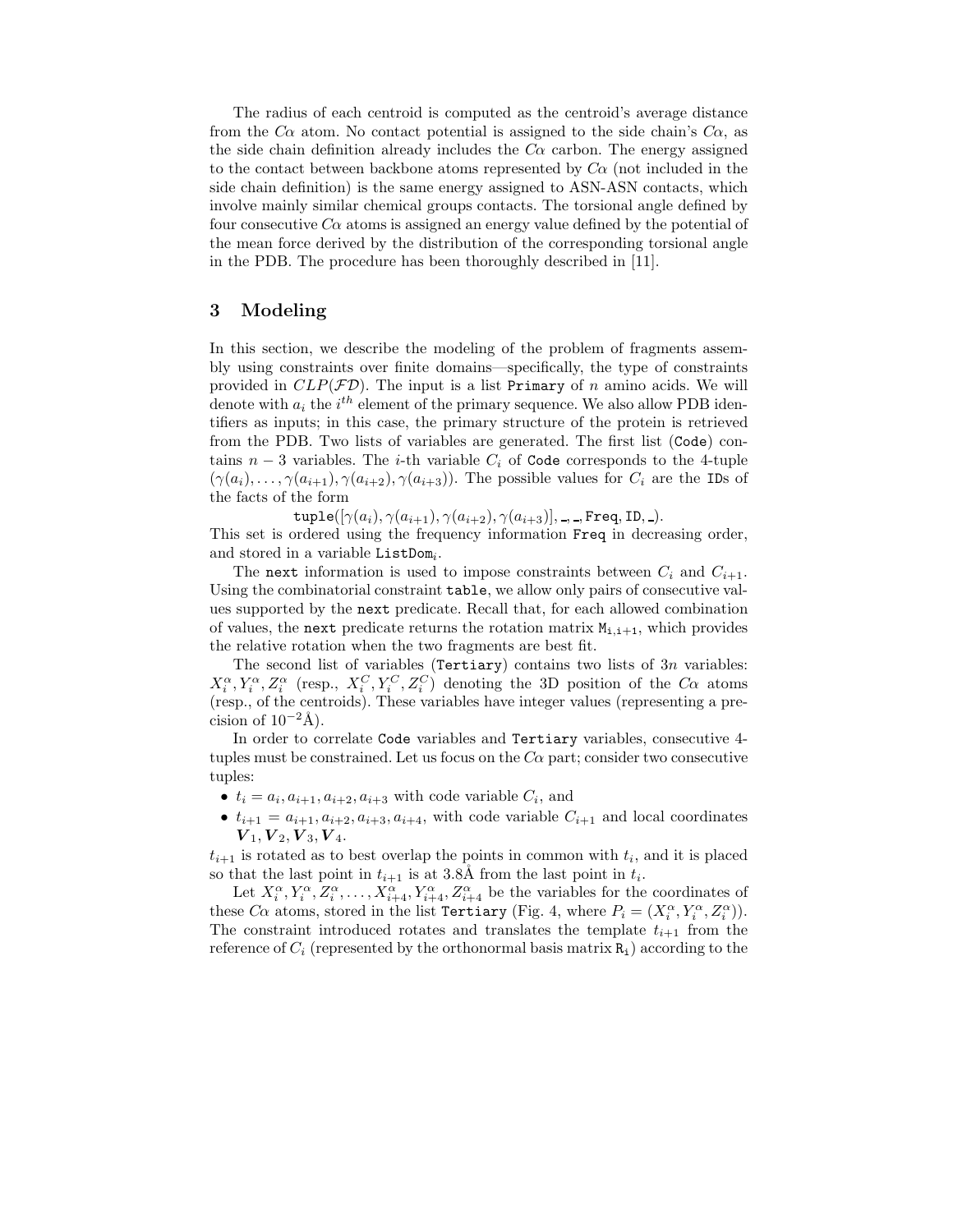rotation matrix  $M_{i,i+1}$  to the new reference  $R_{i+1} = R_i \times M_{i,i+1}$ . Moreover, when placing the template  $t_{i+1}$ , the constraint affects only the coordinates of  $a_{i+4}$ , since the other variables are assigned by the application of the same constraint for templates  $t_j, j \lt i+1$ . The constraint shifts the rotated version of  $t_{i+1}$ so that it overlaps the third point  $V_3$  with  $(X_{i+3}^{\alpha}, Y_{i+3}^{\alpha}, Z_{i+3}^{\alpha})$ . Formally, let  $\boldsymbol{V}_k^r = \mathbf{R}_{1+1} \times \boldsymbol{V}_k$ , with  $k \in \{1...4\}$ , be the rotated 4-tuple corresponding to  $C_{i+1}$ . The shift vector  $s = (X_{i+3}^{\alpha}, Y_{i+3}^{\alpha}, Z_{i+3}^{\alpha}) - \boldsymbol{V}_3^r$  is used to constrain the position of  $a_{i+4}$  as follows:

$$
(X_{i+4}^{\alpha},Y_{i+4}^{\alpha},Z_{i+4}^{\alpha})=s+\mathtt{R_{i+1}}\times\boldsymbol{V}_{4}.
$$

Note that the 3.8Å distance between consecutive amino acids (i.e.,  $a_{i+3}$  and  $a_{i+4}$ ) is preserved, and this constraint allows us to place templates without requiring an expensive RMSD fit among overlapping fragments during the search. Moreover, during a leftmost search, as soon as the variable  $C_i$  is assigned, also the coordinates  $(X_{i+3}^{\alpha}, Y_{i+3}^{\alpha}, Z_{i+3}^{\alpha})$  are uniquely determined.

Matrix and vector products are handled by FD variables and constraints, using a factor of 1000 for storing and handling rotation matrices.



Fig. 4. Consecutive fragments combination

For the sake of simplicity, we omit the formal description of the constraints associated to the centroids. The centroids' positions are determined similarly, e.g., as soon as the positions of the  $C\alpha$  atoms are determined, the centroid positions are rotated and shifted accordingly.

The  $X_1^{\alpha}, Y_1^{\alpha}, Z_1^{\alpha}, \ldots, X_n^{\alpha}, Y_n^{\alpha}, Z_n^{\alpha}$  part of the Tertiary list relative to the position of the  $C\alpha$  atoms, is also required to satisfy a constraint which guarantees the all distant property [8]: the  $C\alpha$  atoms of each pair of non-consecutive amino acids must be distant at least  $D = 3.2\text{\AA}$ . This is expressed by the constraint:

$$
(X_i^{\alpha} - X_j^{\alpha})^2 + (Y_i^{\alpha} - Y_j^{\alpha})^2 + (Z_i^{\alpha} - Z_j^{\alpha})^2 \ge D^2
$$

for all  $i \in \{1, \ldots, n-2\}$  and  $j \in \{i+2, \ldots, n\}$ . Similar constraints are imposed between pairs of  $C\alpha$  and centroids as well as pairs of centroids. In the latter case, in order to account for the differences in volume of each possible side chain, we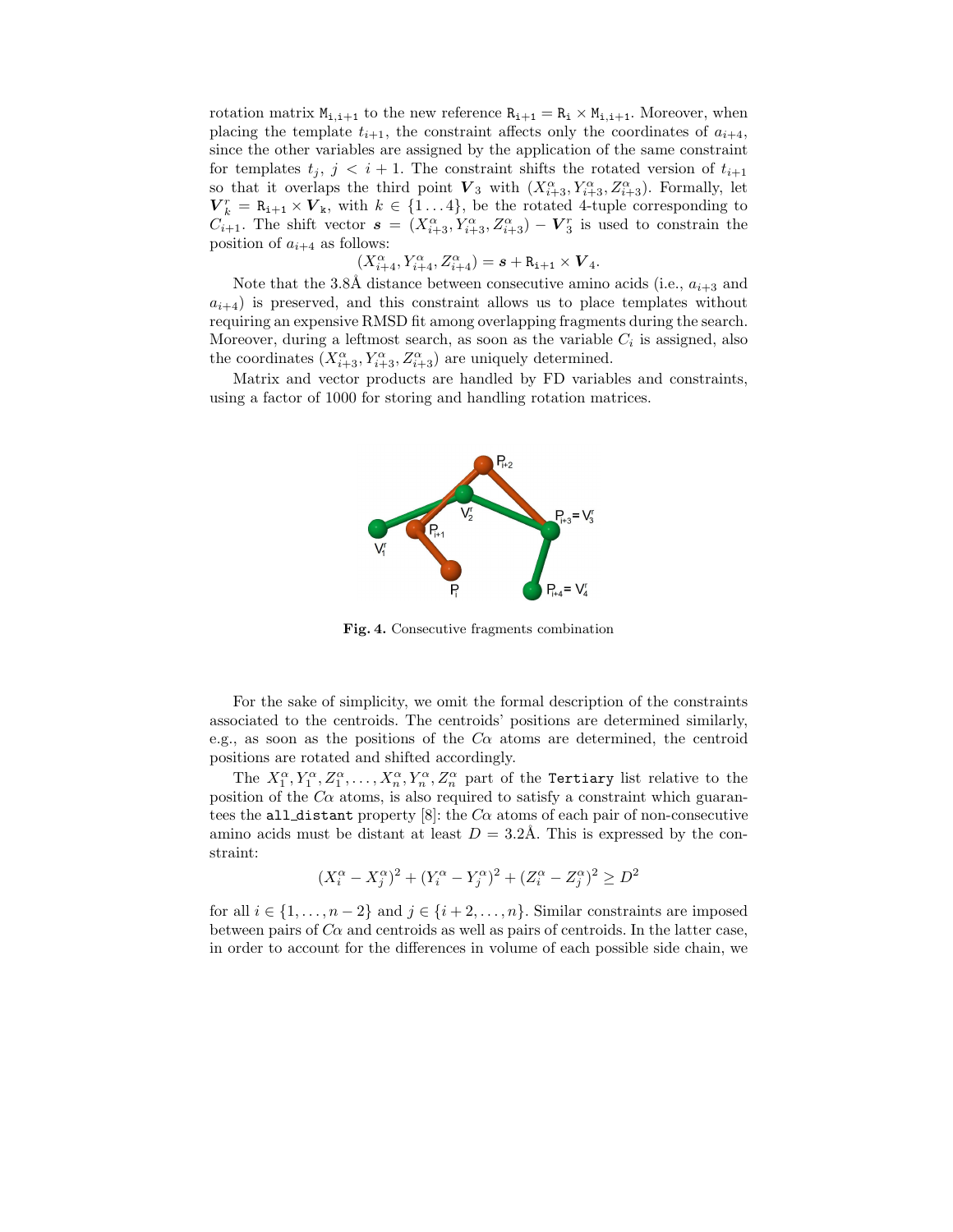determine minimal distances that depend on the specific type of amino acid considered.

Other constraints are added to guide the search. We allow the user to set a diameter parameter that is used to bound the maximum distance between different  $C\alpha$  atoms (i.e., the diameter of the protein). As we argued in earlier work [6], a good diameter value is  $5.68 n^{0.38}$  Å. We impose this constraint to all different pairs of  $C\alpha$  atoms.

#### 3.1 Secondary information

The native structure of a protein is largely composed of some recurrent local structures. These structures,  $\alpha$ -helices and  $\beta$ -sheets, can be predicted with good accuracy using efficient techniques, such as neural networks, or recognized using other techniques (e.g., analysis of density maps from electron microscopy). Being based on frequency analysis, our tool is able to discover the majority of secondary structures. On the other hand, a-priori knowledge of these structures allows us to remove several non-deterministic choices during computation. Therefore, we allow knowledge of secondary structures to be provided as part of the input—e.g., information indicating that the amino acids  $i-j$  form an  $\alpha$ -helix. In the processing stage, for  $k \in \{i, \ldots, j-3\}$ , a particular tuple  $[-2, -2, -2, -2]$  is assigned instead of the tuple  $[\gamma(a_k), \ldots, \gamma(a_{k+3})]$ . This tuple has a unique template which is associated to an  $\alpha$ -helix, built in a standard way using a bend angle of 93.8 degrees and a torsional angle of 52.3 degrees. Moreover, a list of the possible positions for the centroids of the 20 amino acids is retrieved. Since the domains for these  $C_k$ 's are singletons, as soon as  $C_i$  is considered for value assignment, all the points of the helix are deterministically computed. The situation in the case of  $\beta$ -strands is analogous.

A variation of this technique can be used if larger and more complex substructures are known. Basically, even keeping just 4-tuples as internal data structures, we can easily deal with tuples of arbitrary lengths. Automated manipulation of arbitrary complex structures is subject of future work.

### 4 Searching

The search is guided by the instantiation of the  $C_i$  variables. These variables are instantiated in leftmost-first order; in turn, the values in their domains are attempted starting with the most probable value first. We observed that a firstfail strategy does not speed up the search, probably due to the weak propagation of the matrix product constraints. As described in Section 2.3, we associate an energy to each computed structure. The energy value is an FD constraint that links coordinates variables and amino acids. Given the model of the problem, this kind of constraint is not able to provide effective bounds for pruning the search space when searching for optimal solutions. As future work, we plan to investigate specific propagators, since the torsional energy contribution could be exploited for exact bounds estimations.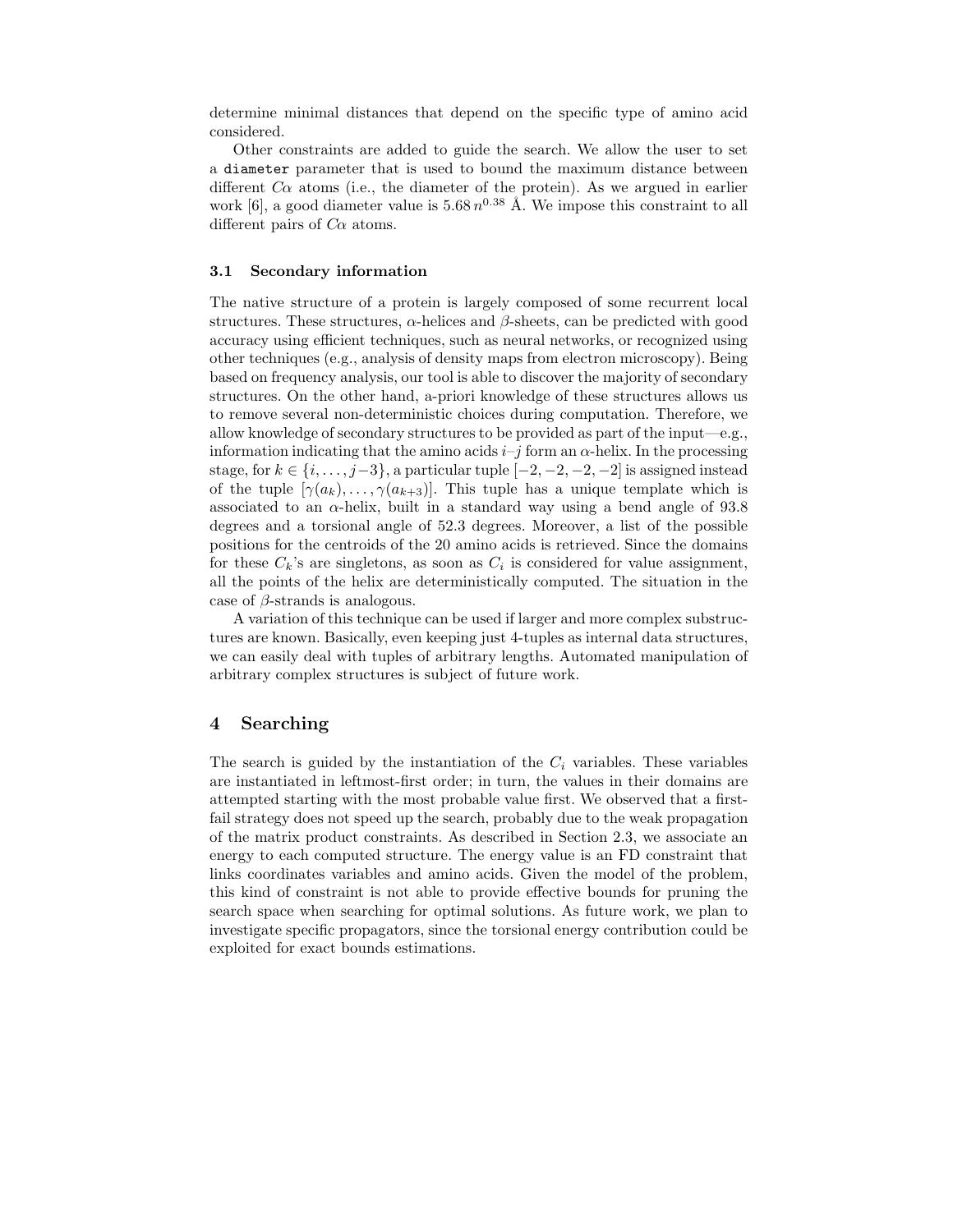Each computed structure is saved in pdb format. This is a standard format for proteins (detailed in the PDB repository) that can be processed by most protein viewers (e.g., Rasmol, ViewerLite, JMol).

#### 4.1 Large Neighboring Search

In order to further reduce the time to search for solutions, we have developed a logic programming implementation of Large Neighboring Search (LNS) [15]. LNS is a form of local search, where the search for the successive solutions is performed by exploring a "large" neighborhood. The traditional basic move used in local search, where the values of a small number of variables are changed, is replaced by a more general move, where a large number of variables is allowed to change, and these variables are subject to constraints. The basic LNS routine is the following:

- 1. Generate an initial solution (e.g., using the standard CLP labeling procedure).
- 2. Randomly select a subset of the variables of the problem that are admissible for changes, and assign the previous values to the other variables.
- 3. Using again standard labeling, look for an assignment of the selected variables that improve the energy/cost function (or look for an assignment that ensures the best improvement possible of the energy/cost function). In any case, go back to step 2.

A timeout mechanism is typically adopted to terminate the cycle between steps 2 and 3. For example, the procedure is terminated if either a general time-out occurs or k iterations are performed without any improvement in the quality of the solution. In these cases, the best solution found is returned.

This simple procedure can be improved by occasionally allowing a worsening move—this is important to enable the procedure to abandon a local minimum. The process can be implemented by introducing a random variable; whenever such variable is assigned a certain value (with a low probability), then an alternative move which worsens the quality of the solution is performed; otherwise we continue using the scheme described earlier.

The scheme has been implemented in  $CLP(\mathcal{FD})$ . Even though the implementation has been developed to meet the needs of the protein folding problem, the scheme can be adapted with minimal changes to address the needs of other constraint optimization problems coded in  $CLP(\mathcal{FD})$ . The logical variables of  $CLP(\mathcal{FD})$ , being single-assignment, are not suitable to the process of modifying a solution as requested by LNS. Therefore, a specific combination of backtracking, assertions and reassignment procedures are enforced, in order to reset only the assignments to the CSP (while the constraints are maintained) and to reassign previous values to the variables that are not going to be changed. The remaining variables can assume any assignment compatible with the constraints.

The implementation we developed avoids these repetitions, by using extralogical features of Prolog to record intermediate solutions in the Prolog database (using the assert/retract predicates). The loss of declarativity is balanced by enhanced performance in the implementation of LNS.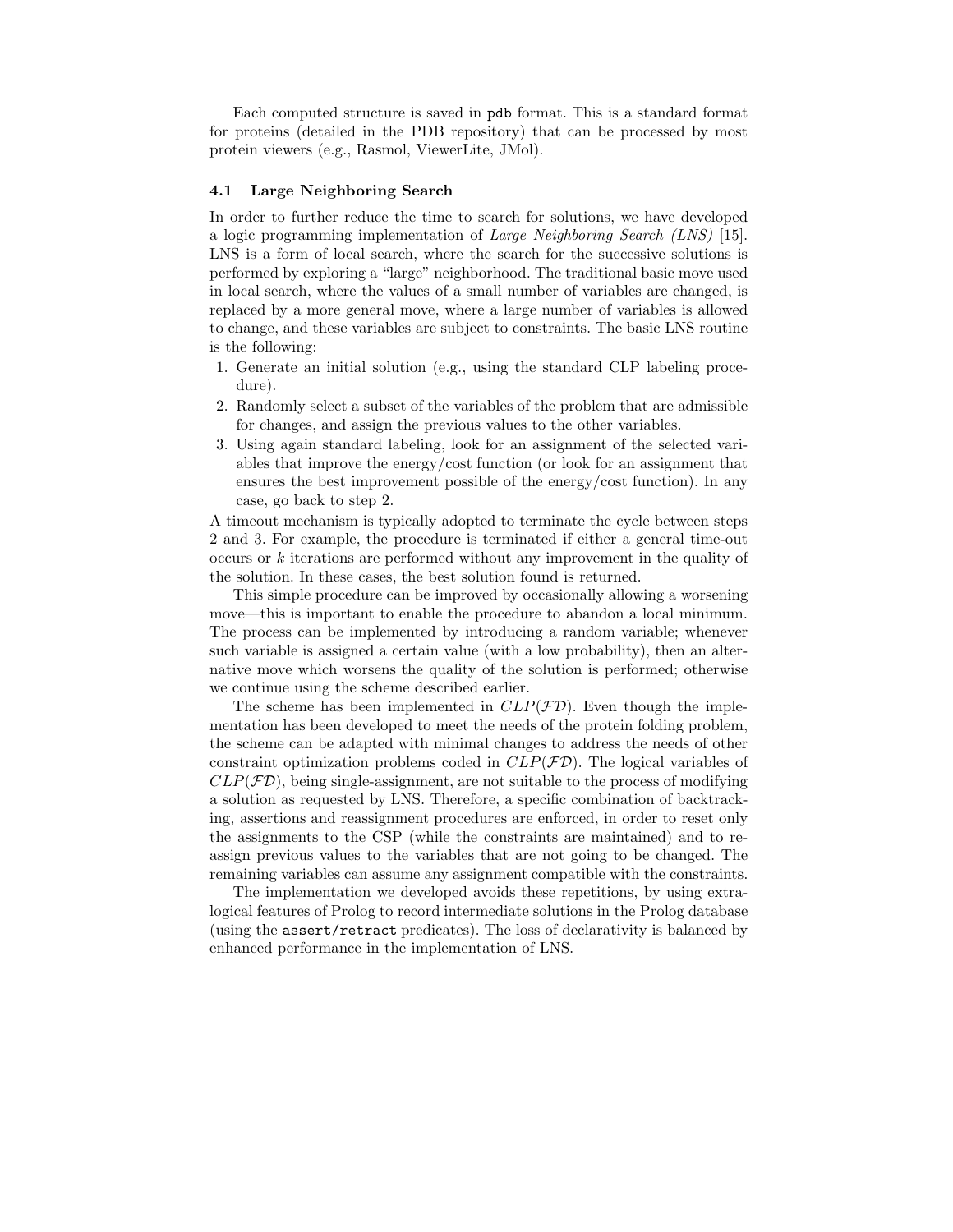Fig. 5 summarizes the  $CLP(\mathcal{FD})$  implementation of LNS. The predicate best is used to memorize the best solution encountered, while the predicate last sol represents the last solution found. The first clause of lns represents the core of the procedure—by setting up the constraints (constraint) and searching for solutions (local); the fail at the end of the clause will cause backtracking into the clauses of lns that determine the final result (lines 7-12). If at least one solution has been found, then the final result is extracted from the fact of type best in the database.

Starting from one solution (stored in the Prolog database in the fact last sol), the predicate another sol determines the next solution in the LNS process. If a solution has never been found, then a first solution is computed, by performing a labeling of the variables (lines 18-19). Otherwise, the values of some of the variables are modified as dictated by LNS (line 24) and a new solution is computed. Note that an additional constraint on the resulting value of the objective function (represented by the variable **Energy**) is added; with probability  $\frac{1}{10}$  (as determined by a random variable Type in line 21) a worsening of the energy is requested (line 22), while in all other cases an improvement is requested (line 23). If a new solution is found, this is recorded in the Prolog database (line 32); if this solution is better than any previous solution, then also the best fact is updated (line 36). Observe that an internal time-out mechanism (set to 120s line 25) is applied also on the search of a new solution. The "cut" in line 30 is introduced to avoid the computation of another solution with the same random choices.

The iterations of another sol are performed by the predicate local (lines 13-15). The negated call to another sol is necessary to enable removal of all variable assignments (but saving constraints between variables) each time a new cycle is completed. The local procedure cycles indefinitely.

A final note on the procedure large move. We implemented two types of LNS moves. The first (large pivot) makes a set of consecutive Code variables unbound, allowing the procedure to change a (large) bend. The other Code variables and the first segment of Tertiary variables remain assigned. The second instead leaves unbound two independent sets of consecutive variables, thus allowing a rotation of a central part of the protein (a sort of large crankshaft move). We use both types of moves during the search (alternated using a random selection process).

### 5 Experimental results

The prototype can search the first admissible solution  $(pf_id(ID,Tertiary)),$ where ID is a protein name included in the database  $(\text{prot\_list.pl});$  the Primary sequence is also admitted directly as input. It is possible to generate the first N solutions and output them as distinct models in a single pdb file, or to create different files for all the solutions found within a Timeout. Finally, LNS can be activated by pf\_id\_lns(ID,Timeout). A version of the current  $CLP(\mathcal{FD})$  im-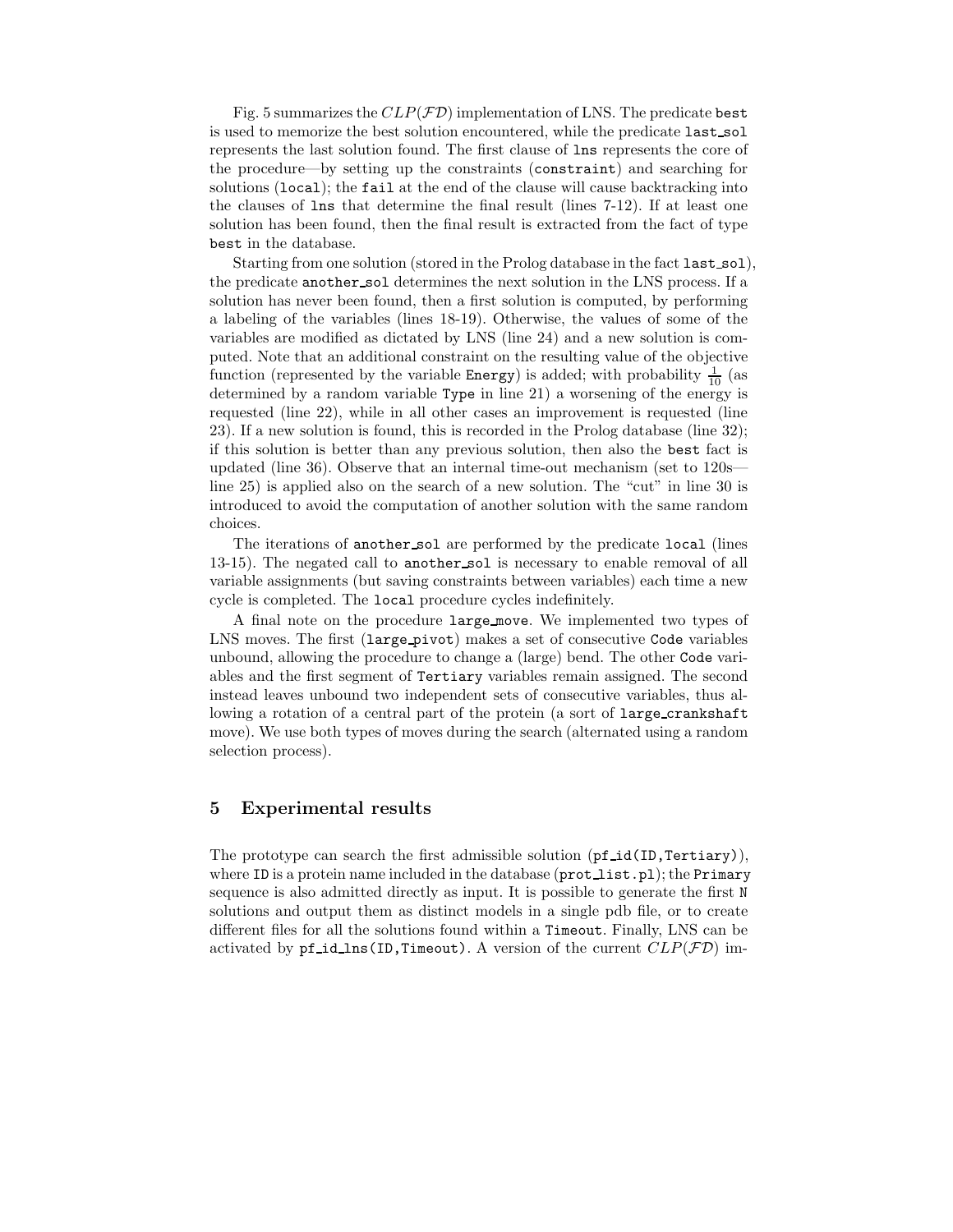```
1: lns(ID, Time) :-
2: constraint(ID,Code,Energy,Primary,Tertiary),<br>3: retractall(best(_,_,_)), assert(best(0,
3: return = \text{retractual}(\text{best}(\_,\_,\_)), \quad \text{assert}(\text{best}(0, \text{Primary}, \_)),4: retractall(last_sol(_,_,_)), assert(last_sol(0,null,_)),
5: time_out(local(Code,Energy,Primary,Tertiary), Time,_),
6: fail.
7: lns(_,_) :-
8: best(0, -,-,-),!,
9: write('Insufficient time for the first solution'),nl.
10: \ln s(, ) :-
11: best(Energy,Primary,Tertiary),
12: print_results(Primary,Tertiary,Energy).
13: local(Code,Energy, Primary,Tertiary):-
14: \+ another_sol(Code,Energy, Primary,Tertiary),
15: local(Code,Energy, Primary,Tertiary).
16: another_sol(Code, Energy, Primary, Tertiary) :-
17: last_sol(Lim, LastSol,LastTer),
18: ( LastSol = null ->
19: labeling(Code,Tertiary);
20: LastSol \lvert ->
21: random(1,11,Type),
22: (Type =< 1 -> Lim1 is 5*Lim//6, Energy #> Lim1 ;
23: Type > 1 \rightarrow Energy #< Lim ),
24: large_move(Code,LastSol,Tertiary,LastTer),
25: time_out( labeling(Code,Tertiary), 120000, Flag)),
26: (Flag == success \rightarrow true;
27: Flag == time_out \rightarrow28: write('Warning: Time out in the labeling stage'),nl,
29: fail)),
30: !,
31: return (last\_sol(\_,\_,\_)),32: assert(last_sol(Energy,Code,Tertiary)),
33: best(Val, _, _),
34: (Val > Energy ->
35: \text{retract}(\text{best}(\_1, \_1)),
36: assert(best(Energy,Primary,Tertiary));
37: true),
38: fail.
```
Fig. 5. An implementation of LNS in Prolog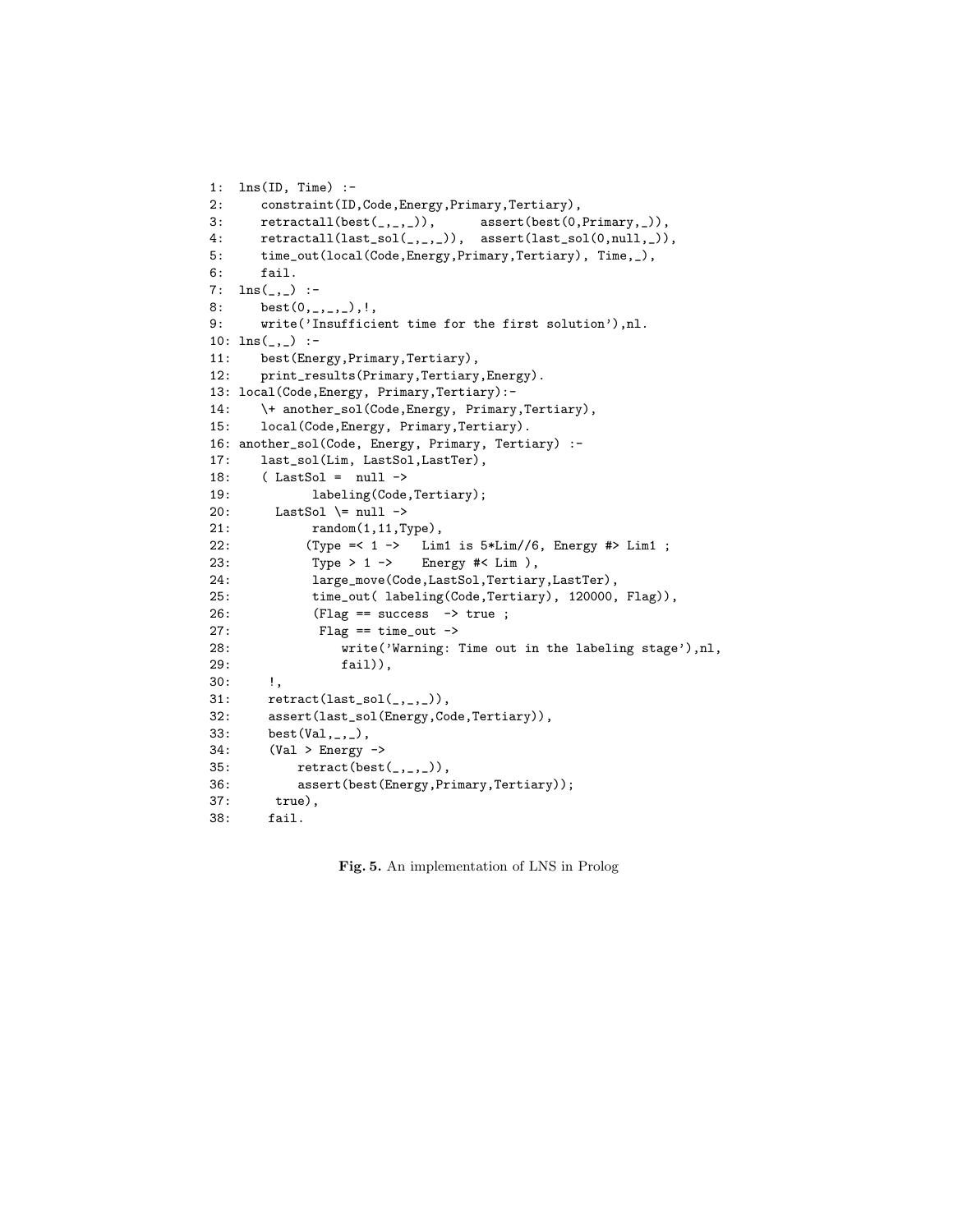plementation, along with a set of experimental tests, is available at www.dimi. uniud.it/dovier/PF.

The experimental tests have been performed on an AMD Opteron 2.2GHz Linux Machine. Each computation was performed on a single processor using SICStus Prolog 4.0.4. Some of the experimental results are reported in Table 1. The execution times reported correspond to the time needed to compute the best solution computed within the allowed execution time (s stands for seconds, m for minutes).

We consider 8 proteins and perform an exhaustive search of 6.6 hours. For other 4 proteins, we perform both enumeration (left) and LNS search for 2 days (right). Moreover we launch LNS for 2 hours (center).

For every protein, we impose the secondary structure information as specified in the corresponding PDB annotations. However, we wish to point out that the 12 proteins tested are not included in the top-500 Database from which we extracted the 4-tuples. For each protein analyzed using LNS, we performed 4 independent runs, anticipated by a randomize statement, since the process relies on random choices. We report the best result (in terms of RMSD) and the energy associated.

| PID     | N.        |      | Enumerate 6.6 hours  |       |                                              | PID            |      |             |      |               |  | Enumerate 6.6 hours  |       |     |
|---------|-----------|------|----------------------|-------|----------------------------------------------|----------------|------|-------------|------|---------------|--|----------------------|-------|-----|
|         |           |      | RMSD Energy          | (s)   |                                              |                |      | RMSD Energy |      |               |  | T(s)                 |       |     |
| 1KVG 12 |           | 2.79 | -59122               | 9.88  |                                              | 1LE3           | - 16 |             | 3.90 |               |  | -69017 218.79        |       |     |
| 1EDP 17 |           |      | 3.04 -112755         | 73.00 |                                              | <b>1ENH 54</b> |      |             |      |               |  | 5.10 -467014 8553.92 |       |     |
| 1LEO    | 12        |      | 3.12 - 45575         | 3.20  |                                              | 1PG1 18        |      |             |      | 3.22 - 109456 |  |                      | 11.00 |     |
| 2GP8    | 40        |      | 5.96 -266819 5794.88 |       |                                              | 2K9D 44        |      |             |      |               |  | 6.99 -460877 1453.44 |       |     |
|         |           |      |                      |       |                                              |                |      |             |      |               |  |                      |       |     |
|         |           |      |                      |       |                                              |                |      |             |      |               |  |                      |       |     |
|         |           |      | Enumerate 2 days     |       |                                              | LNS 2 hours    |      |             |      |               |  | LNS 2 days           |       |     |
|         |           |      | RMSD Energy          |       | $T(m)$ RMSD Energy $T(m)$ RMSD Energy $T(m)$ |                |      |             |      |               |  |                      |       |     |
| 1ZDD    | <b>34</b> |      | 4.12 - 231469        | 1290  |                                              | 3.81 - 226387  |      | 6           |      |               |  | 3.81 - 226387        |       | 6   |
| 1AIL    | 69        |      | 9.78 -711302         | 301   |                                              | 5.53 -665161   |      | 20          |      |               |  | 5.44 -668415         |       | 109 |
| 1VII    | 36        |      | 7.06 -263496         | 1086  |                                              | 6.64 - 252231  |      | 48          |      |               |  | 5.52 - 271178        |       | 170 |
| 2IGD    | 60        |      | 16.35 - 375906       | 2750  |                                              | 10.91 -447513  |      | 27          |      |               |  | 8.67 -467004         |       | 380 |

Table 1. Computational results

The enumeration search is expected to perform better for smaller proteins, where it is possible to explore a large fraction of the search space within the set time limit. It is interesting to note that, for smaller chains, the RMSD w.r.t. the native conformation in the PDB is rather small  $(ca. 3\AA)$ ; this indicates that the best solutions found capture the fold of the chain, and the determined solutions can be refined using molecular dynamics simulations, as done in [6].

Moreover, the proteins 1ZDD, IVII, and 1AIL have been simulated both with enumeration and LNS search strategy, in order to show that the latter is able to improve both quality (i.e., RMSD) and computational time (up to 200 times faster), thanks to the neighborhood exploration. In the case of 1ZDD and 1AIL, where there are three helices packed together, the random choice of good pivot moves effectively guides the folding towards the optimal solution.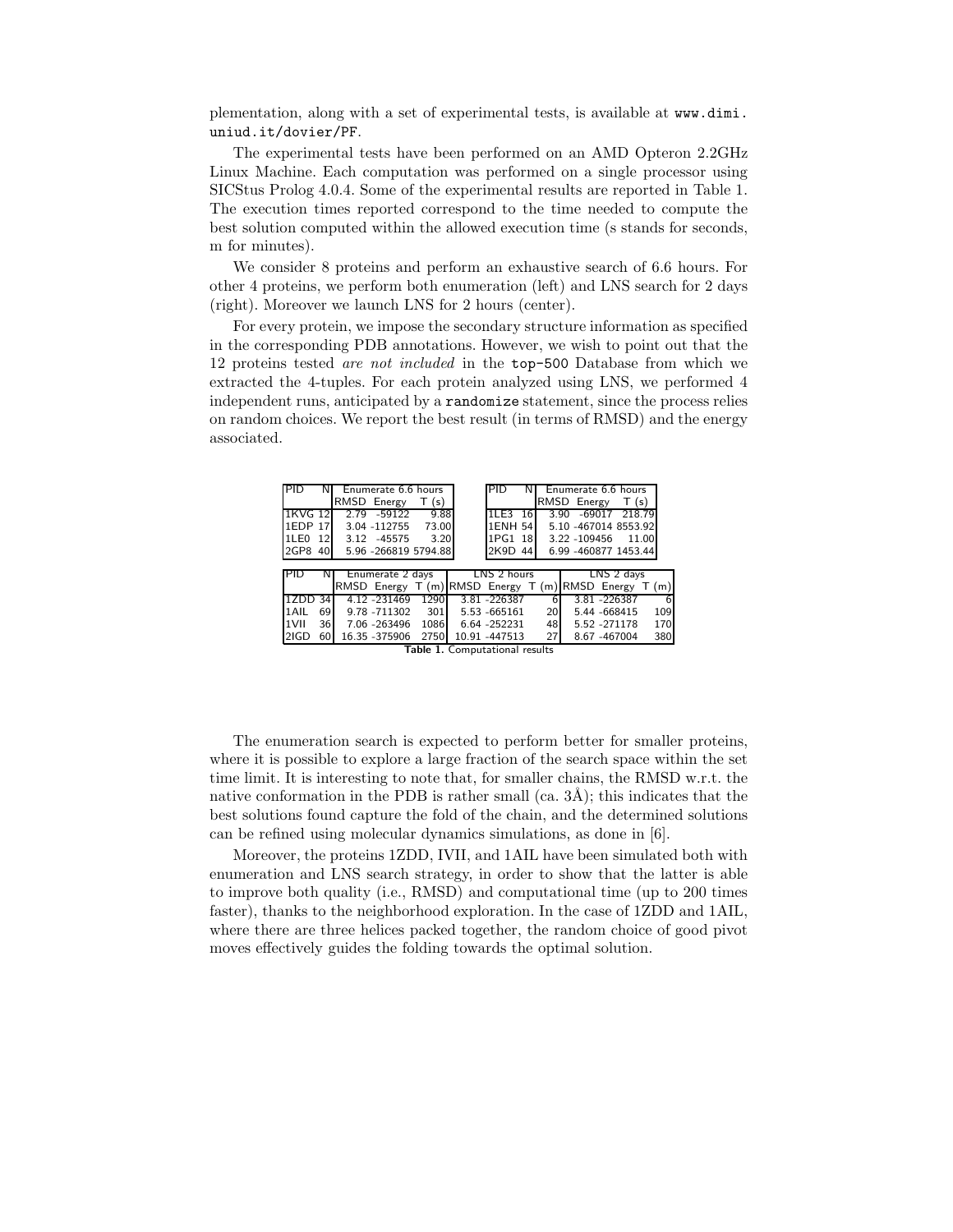Finally, the protein 2IGD shows that the allowed time was not sufficient to determine a sensible prediction, even though the LNS shows enhancements in quality of the prediction, given the same amount of time. In this case, additional work is needed to improve the choice of moves performed by LNS, in order to explore the neighborhood in a more effective way. For example, moves that shift and translate some rigid parts of the protein may improve the performance and quality.

We also note that the size of the set of fragments in use is sufficient to allow reasonable solutions, while allowing tractable search spaces. Clearly, the use of a more refined partitioning of the fragments (by reducing the rmsd\_thr) would produce conformations that are structurally closer to the native state, at the price of an increase in the size of the search space.



Fig. 6. Protein 1ENH: native state (left), prediction—green/light gray — compared to original — red/dark grey— (center), prediction (right)

In Figure 6, we depict the native state (on the left) and our best prediction (on the right) for the protein 1ENH with the backbone and centroids. In the middle, we show the RMSD overlap of the  $C_{\alpha}$  atoms between the native conformation (red/dark gray) and the prediction (green/light gray). The main features are preserved and only the right loop that connects the two helices appears to have moved significantly. This could be avoided by introducing a richer set of alternative fragments in that area and thus allow a more relaxed placement of the fragments.

An important issue is that it is not obvious that the reduced representation and the energy function used here are able to distinguish the native structure from decoys constructed to minimize that energy function. The straightforward comparison between RMSD and energy is not completely meaningful because the native structure should be energy-minimized before energy comparison. This can be noted by comparing the conformations obtained by enumeration and LNS. The model in use improves w.r.t. the  $C_{\alpha}$  model as presented in [6]. However, some fine tuning of the energy coefficients is still necessary in order to improve the correlation, while preserving the overall constraint model. This will be a further area of investigation. Our results show that the method can scale well and that further speed-up may be obtained by considering larger fragments as done by tools like Rosetta. Rosetta is in fact the state-of-the-art predictor tool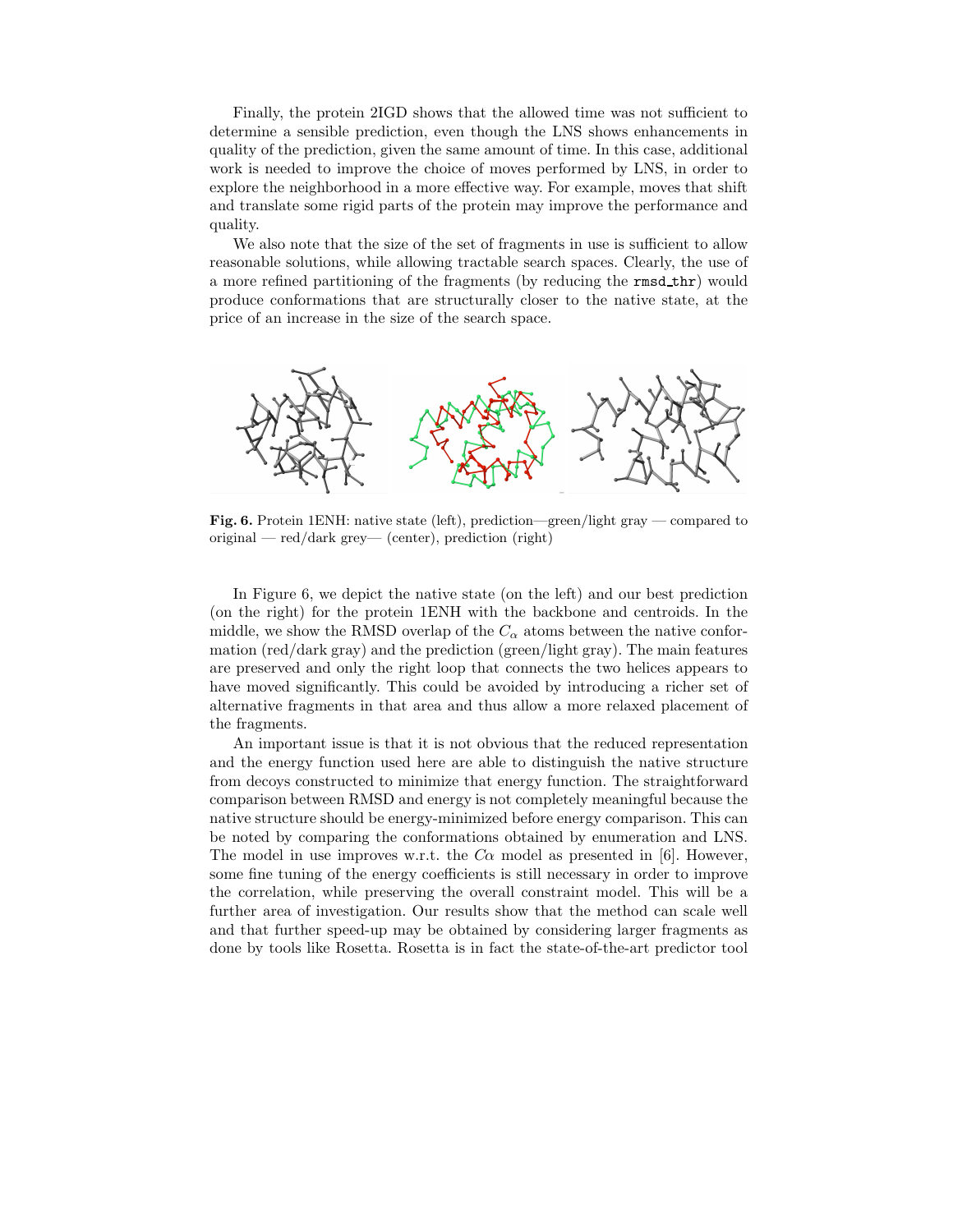(e.g., the small protein 1ENH is predicted by Rosetta in less than one minute with a RMSD of  $4.2$  Å).

### 6 Conclusions and future work

In this paper we presented the design and implementation of a constraint logic programming tool to predict the native conformation of a protein, given its primary structure. The methodology is based on a process of fragments assembly, using templates retrieved from a protein database, that is clustered according to shape similarity. We used templates based on sequences of 4 amino acids, but longer sequences could be easily incorporated—and these could bring statistically significant constraints describing conserved shapes. The constraint solving process takes advantage of a large neighboring search strategy, which has been shown to be particularly effective when dealing with longer proteins. The preliminary experimental results confirm the strong potential for this fragment assembly scheme.

The proposed method has a significant advantage over schemes like Rosetta the use of  $CLP(\mathcal{FD})$  enables the simple addition of ad-hoc constraints and experimentation with different local search moves and energy functions. As future work, we plan to investigate, in particular, energy functions that better correlate with RMSD w.r.t. the (known) native structures and the computed structures. Other (possibly redundant) constraints and constraint propagation techniques should be analyzed, possibly moving to the C++ solver Gecode.

Acknowledgments. The work is supported by GNCS-INdAM grant "Tecniche innovative per la programmazione con vincoli in applicazioni strategiche", PRIN 2007 "Computer simulations of Glutathione Peroxidases: insights into the catalytic mechanism" and PRIN 2008 "Innovative multi-disciplinary approaches for constraint and preference reasoning" grants.

## References

- 1. R. Backofen and S. Will. A Constraint-Based Approach to Fast and Exact Structure Prediction in 3-Dimensional Protein Models. Constraints 11(1):5–30, 2006.
- 2. P. Barahona and L. Krippahl. Constraint Programming in Structural Bioinformatics. Constraints 13(1–2):3–20, 2008.
- 3. M. Ben-David, et al. Assessment of CASP8 structure predictions for template free targets. Proteins 77(S9):50–65, 2009.
- 4. M. Berrera et al. Amino acid empirical contact energy definitions for fold recognition in the space of contact maps. BMC Bioinformatics, 4(8), 2003.
- 5. P. Crescenzi et al. On the complexity of protein folding. STOC :61–62, 1998.
- 6. A. Dal Pal`u, A. Dovier, and F. Fogolari. Constraint logic programming approach to protein structure prediction. BMC Bioinformatics, 5(186), 2004.
- 7. A. Dal Pal`u, A.Dovier, and E. Pontelli. A constraint solver for discrete lattices, its parallelization, and application to protein structure prediction. Software: Practice and Experience 37(13):1405–1449, 2007.